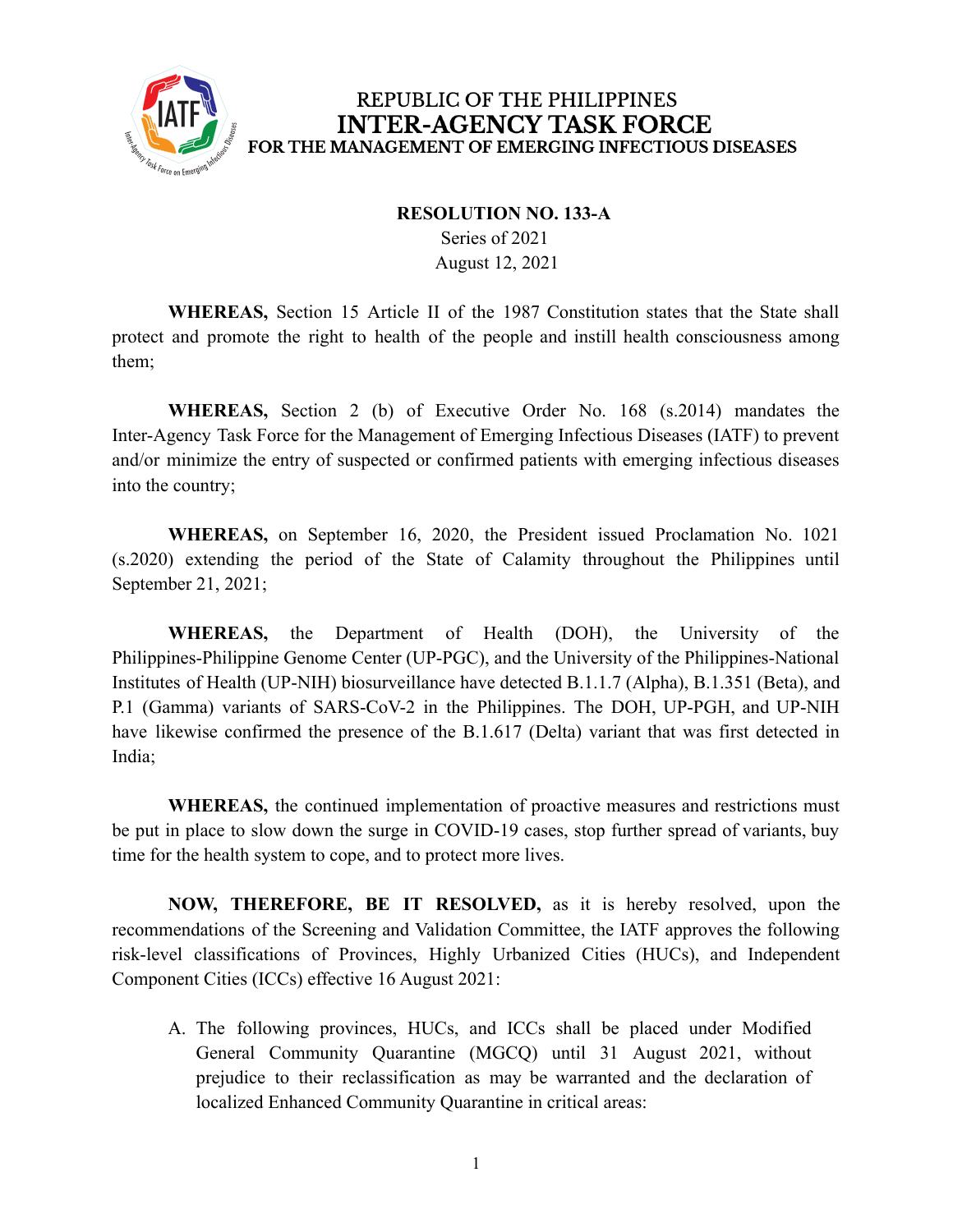

#### 1.For Luzon:

- a. Cordillera Administrative Region Ifugao, Kalinga, Abra, Benguet, Mt. Province;
- b. Region I La Union, Pangasinan, Dagupan City;
- c. Batanes;
- d. Region III Aurora, Nueva Ecija, Pampanga, Zambales, Angeles City, Olongapo City;
- e. Region IV-B Marinduque, Occidental Mindoro\*, Oriental Mindoro, Romblon, and Palawan\*; and
- f. Region V Albay, Camarines Norte, Camarines Sur, Catanduanes, Masbate, Sorsogon.
- 2.For the Visayas:
	- a. Region VII Bohol, Siquijor; and
	- b. Region VIII Biliran, Leyte, Southern Leyte, Eastern Samar, Northern Samar, Western Samar\*, and Ormoc City\*.
- 3.For Mindanao:
	- a. Region X Bukidnon\*, Camiguin\*, Iligan, Lanao del Norte\*, Misamis Occidental\*;
	- b. Bangsamoro Autonomous Region in Muslim Mindanao (BARMM) - Basilan, Maguindanao\*, Sulu, and Tawi-Tawi.

*\*Areas requiring special attention by the Local Government Units and Regional IATF/RTF*

- B. The following provinces, HUCs, and ICCs shall be placed under General Community Quarantine (GCQ) until 31 August 2021, without prejudice to their reclassification as may be warranted and the declaration of localized Enhanced Community Quarantine in critical areas:
	- 1.For Luzon:
		- a. Cordillera Administrative Region: Baguio City;
		- b. Region II: Santiago City, Quirino, Isabela and Nueva Vizcaya;
		- c. Beginning 13 August 2021, Tarlac; and
		- d. Puerto Princesa.
- 2. For Visayas: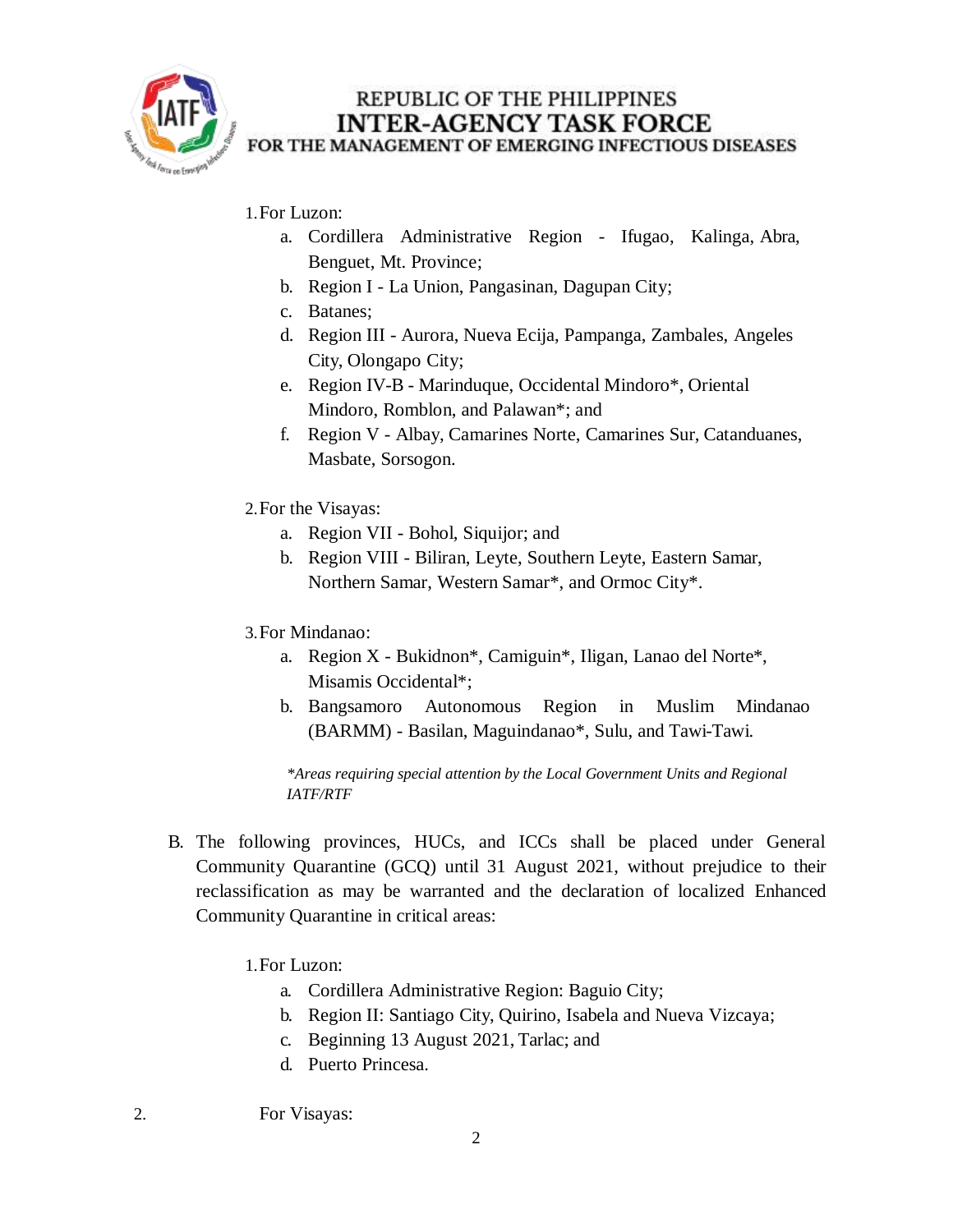

- a. Region VI: Guimaras, Negros Occidental.
- 3.For Mindanao:
	- a. Region IX: Zamboanga Sibugay, Zamboanga City, Zamboanga del Norte:
	- b. Region XI: Davao Oriental, Davao del Sur;
	- c. Region XII: Gen. Santos City, Sultan Kudarat, Sarangani, North Cotabato, and South Cotabato;
	- d. Region XIII (CARAGA): Agusan Del Norte, Agusan del Sur, Surigao Del Norte, Surigao del Sur, and Dinagat Islands; and
	- e. Bangsamoro Autonomous Region in Muslim Mindanao (BARMM) - Cotabato City.

*\*Areas requiring special attention by the Local Government Units and Regional IATF/RTF*

- C. The following provinces, HUCs, and ICCs shall be placed under Modified Enhanced Community Quarantine (MECQ) until 31 August 2021, without prejudice to their reclassification as may be warranted and the declaration of localized Enhanced Community Quarantine in critical areas:
	- 1. For Luzon:
		- a. Apayao;
		- b. Ilocos Norte;
		- c. Bulacan;
		- d. Region IV-A: Cavite, Lucena City, Laguna, and Rizal.
	- 2. For Visayas:
		- a. Region VI: Aklan, Iloilo, and Iloilo City; and
		- b. Region VII: Lapu-lapu City, Mandaue City, and Cebu City.
- D. The Enhanced Community Quarantine classification currently imposed upon Laguna, Iloilo City, and Cagayan de Oro City until 15 August 2021 shall be maintained. Thereafter, Laguna, Iloilo City, and Cagayan de Oro shall be de-escalated to Modified Enhanced Community Quarantine until 31 August 2021, without prejudice to their reclassification and the declaration and imposition of strict granular lockdowns in critical areas.
- E. The National Capital Region and Bataan shall remain under Enhanced Community Quarantine (ECQ) until 20 August 2021, and 22 August 2021, respectively.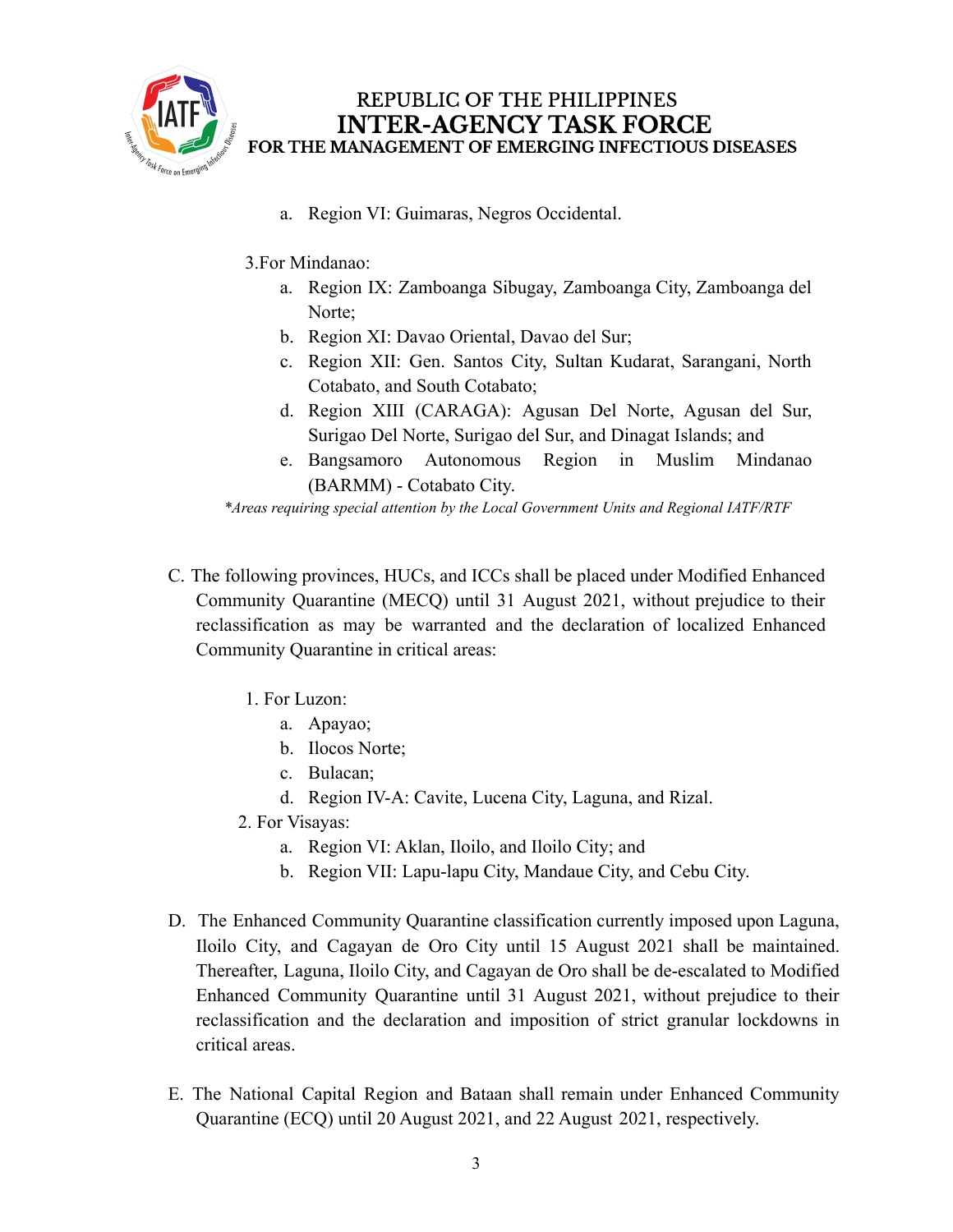

- F. The following provinces, HUCs, and ICCs shall be placed under General Community Quarantine (GCQ) with heightened restrictions until 31 August 2021, without prejudice to their reclassification as may be warranted and the declaration of localized Enhanced Community Quarantine in critical areas:
	- 1. For Luzon:
		- a. Ilocos Sur;
		- b. Cagayan,
		- c. Region IV-A: Quezon and Batangas; and,
		- d. Naga City.
	- 2. For Visayas:
		- a. Region VI: Antique, Bacolod City, and Capiz; and,
		- b. Negros Oriental and Cebu.
	- 3. For Mindanao:
		- a. Zamboanga del Sur;
		- b. Misamis Oriental;
		- c. Region XI: Davao City, Davao del Norte, Davao Occidental, and Davao de Oro; and
		- d. Butuan City.

The provinces, HUCs, and ICCs in the preceding paragraph shall observe and implement the following heightened restrictions:

- 1. Food preparation establishments such as commissaries, restaurants, and eateries may operate with their indoor dine-in services at the venue or seating capacity of twenty percent (20%), and with their *al fresco* or outdoor dine-in services at the venue or seating capacity of fifty percent  $(50\%)$ .
- 2. Personal care services, such as beauty salons, beauty parlors, barbershops, and nail spas, may operate up to thirty percent (30%) of venue or seating capacity. For this purpose, these establishments shall only provide services that can accommodate the wearing of face masks at all times by patrons/clients and service providers.
- 3. Meetings, Incentives, Conventions, and Exhibitions (MICE) events and social events in venue establishments shall not be allowed;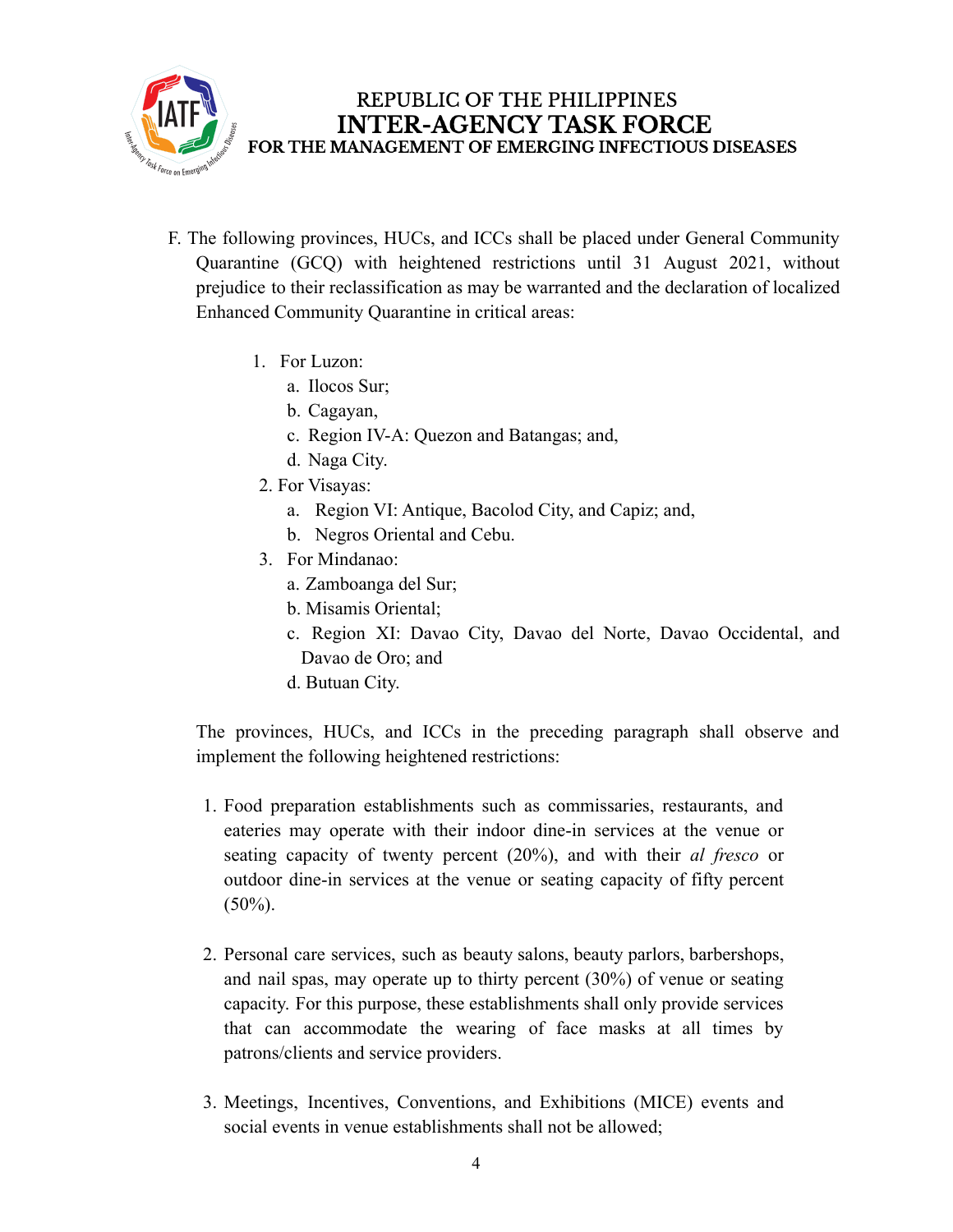

- 4. Outdoor tourist attractions, as may be defined by the Department of Tourism (DOT), shall remain to be allowed at thirty percent (30%) venue capacity with strict adherence to minimum public health standards;
- 5. Under the Safety Seal Certification Program, business establishments awarded Safety Seal Certifications shall be allowed to operate at an additional 10 percentage points beyond the prescribed on-site capacity or venue/seating capacity, whichever is applicable;
- 6. Indoor sports courts and venues and indoor tourist attractions shall not be allowed to operate;
- 7. Specialized markets of the DOT such as *Staycations* without age restrictions shall remain to be allowed at such capacities, protocols, and restrictions as may be imposed by the DOT;
- 8. Interzonal travel shall be allowed subject to restrictions of the local government unit of destination. Point-to-Point travel to areas under General Community Quarantine and Modified General Community Quarantine shall be allowed without age restrictions subject to an RT-PCR test-before-travel requirement for those below eighteen years old (18) and above sixty-five (65), and other protocols and restrictions as may be imposed by the DOT and the Local Government Unit of destination;
- 9. Religious gatherings shall be allowed up to ten percent (10%) of the venue capacity. Provided that, there is no objection from the local government unit where the religious gathering may take place. Provided, further, that the LGU may increase the allowable venue capacity up to thirty percent (30%). The religious denominations should strictly observe their submitted protocols and the minimum public health standards.

Gatherings for necrological services, wakes, inurnment, funerals for those who died of causes other than COVID-19 shall be allowed, provided that the same shall be limited to immediate family members, upon satisfactory proof of their relationship with the deceased and with full compliance with the prescribed minimum public health standards for the duration of the activity; and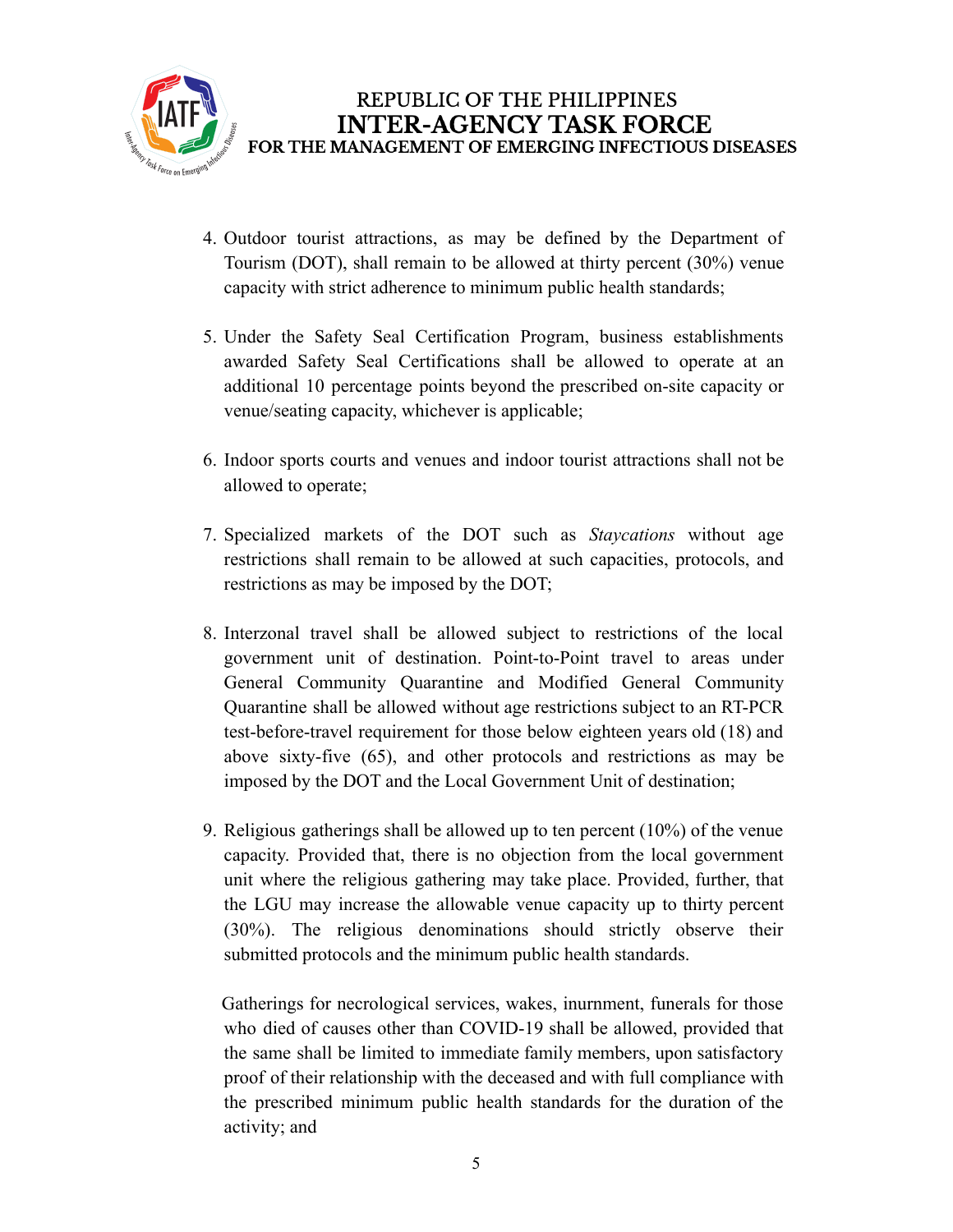

- 10. Other provisions of the Omnibus Guidelines on the Implementation of Community Quarantine in the Philippines, as amended, not affected by the foregoing shall continue to be in effect including those on interzonal travel into and out of the aforementioned areas and the operation of public transportation. The use of active transportation shall likewise be promoted.
- G. All areas shall continue to implement the following measures:
	- 1. On health systems capacity and projections:
		- a. Provide for additional COVID-19 and intensive care unit beds based on estimates, following DOH Department Memorandum No. 2021-0327 or the Interim Guidelines on COVID-19 Surge Response Plan for Health Facilities, issued on 23 July 2021.
		- b. Consider converting hospitals to COVID-19 hospitals;
		- c. Reinforce utilization of Temporary Treatment and Monitoring Facilities; and,
		- d. Accelerate vaccination among Priority Groups A2 (Senior Citizens) and A3 (Persons with Comorbidities, and Pregnant Women) to significantly reduce hospitalizations.
	- 2. On current community quarantine classification framework and observations:
		- a. Emphasize the Prevent Detect Isolate Treat Reintegrate Strategy as the center of COVID-19 response;
		- b. Communicate clearly the rationale for the community quarantine classification;
		- c. Explore more regional and local accountability and ownership for community quarantine imposition at the regional and local levels; maintain and observe the metrics to be followed by regional and local IATFs; and
		- d. Capacitate regional and local IATFs.

**RESOLVED FURTHER,** that the Chairperson and the Co-Chairperson shall be duly authorized to sign this Resolution for and on behalf of the Inter-Agency Task Force.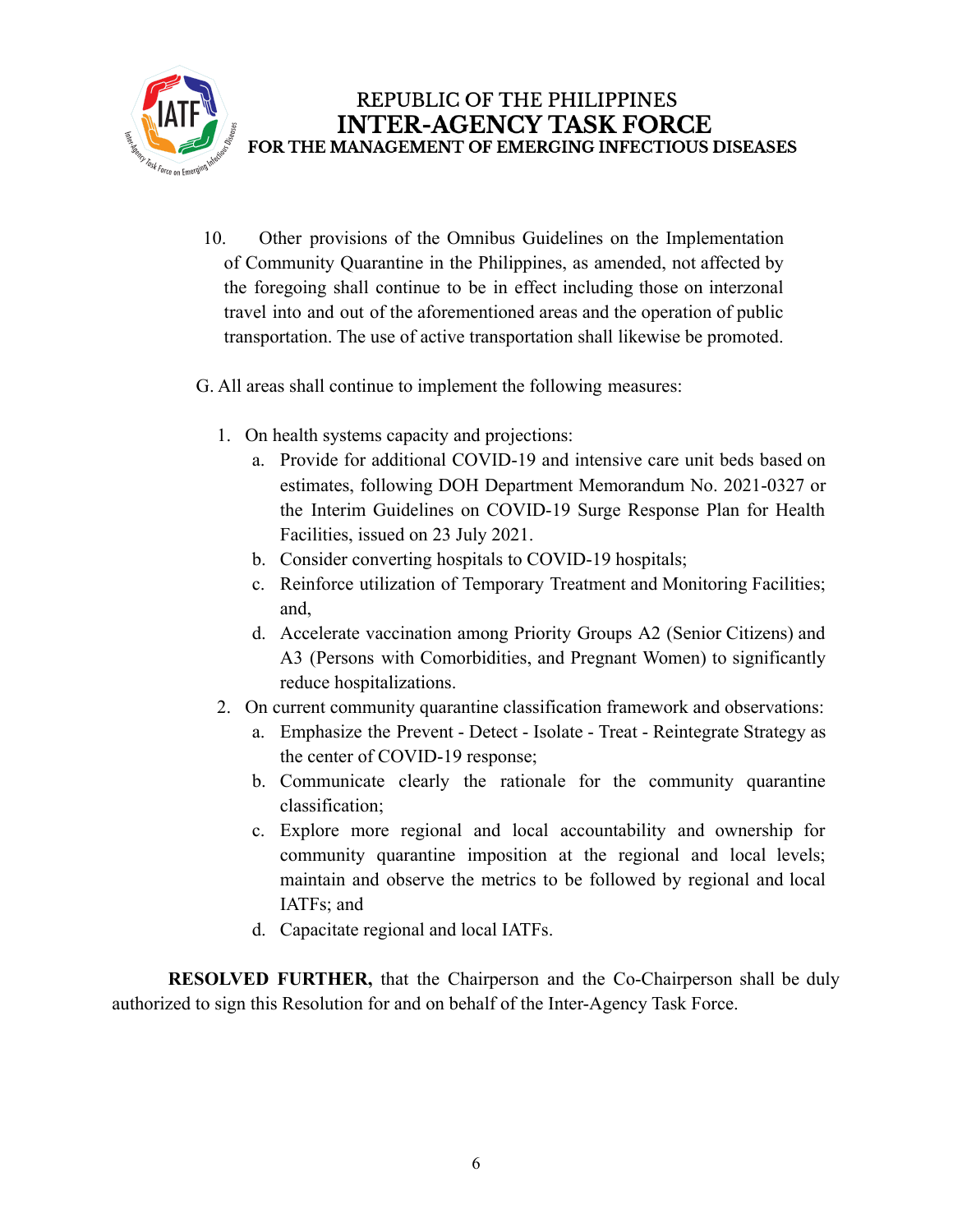

**APPROVED** during the 133rd Inter-Agency Task Force Meeting, as reflected in the minutes of the meeting, held this August 12, 2021, via video conference**.**

**FRANCISCO T. DUQUE III** Secretary, Department of Health IATF Chairperson

**KARLO ALEXEI B. NOGRALES** Secretary, Office of the Cabinet Secretariat IATF Co-Chairperson